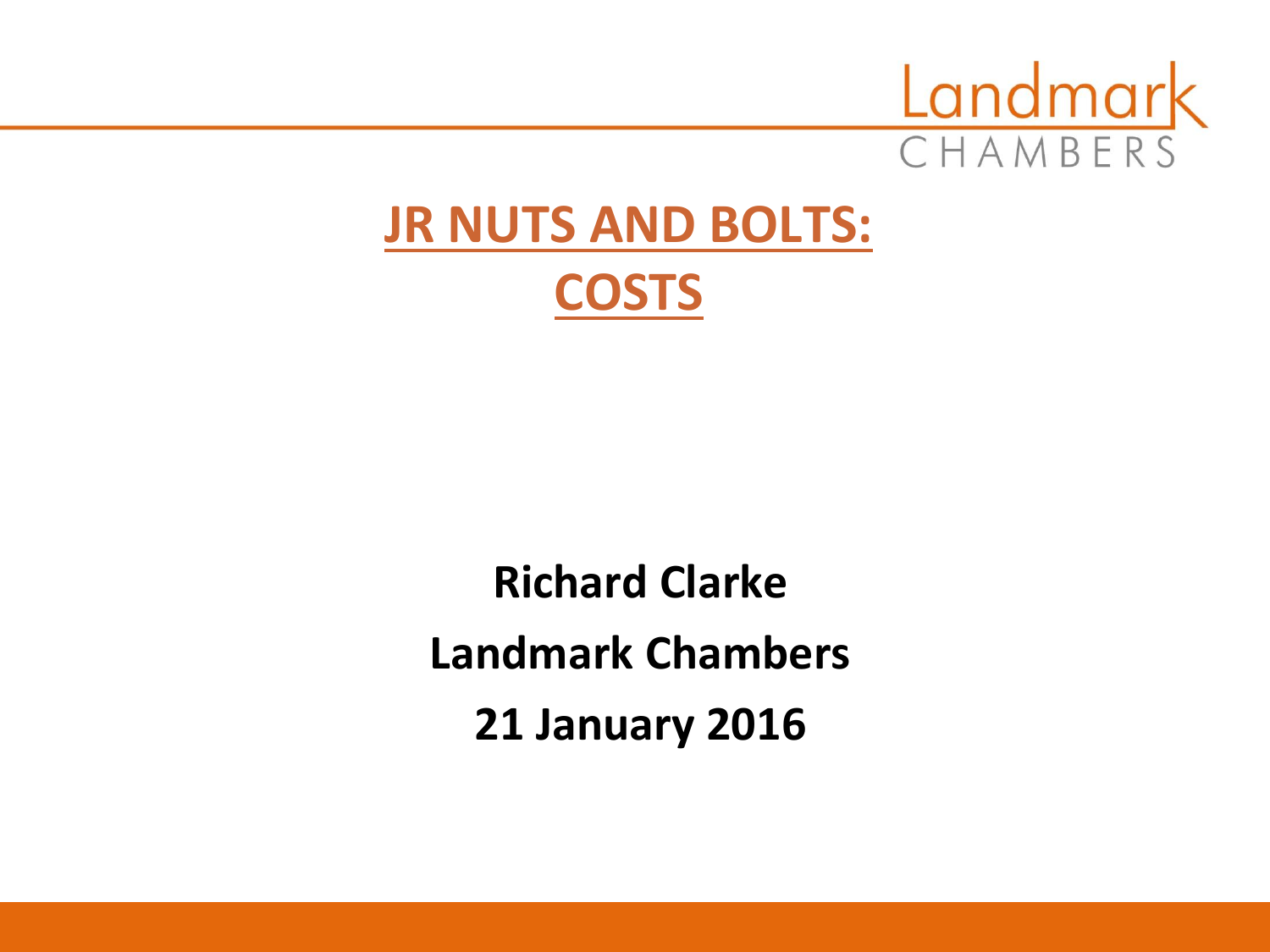#### **Costs: general principles**

- 
- General rule is that the unsuccessful party must meet the successful party's costs;
- However, ordinarily an unsuccessful claimant will not be ordered to pay two sets of defendant costs;
- Costs of a successful interested party will not ordinarily be recoverable against the claimant unless the defendant and interested party have separate interests properly requiring separate representation or where those parties dealt with separate issues in the claim;
- Interested Party's costs recovered in *R (Smeaton on behalf of SPUC) v Secretary of State for Health [2002]* EWHC 886 (Admin), where:

*"The simple reality is that this case without the active participation of Schering would have been a 'Hamlet without the Prince'… Schering had no practical option but to seek to intervene… in proceedings raised by a party… which chose to make very serious allegations of criminality against a well-known pharmaceutical company, and which must have been well aware of the possible costs consequences of an unsuccessful application for judicial review."*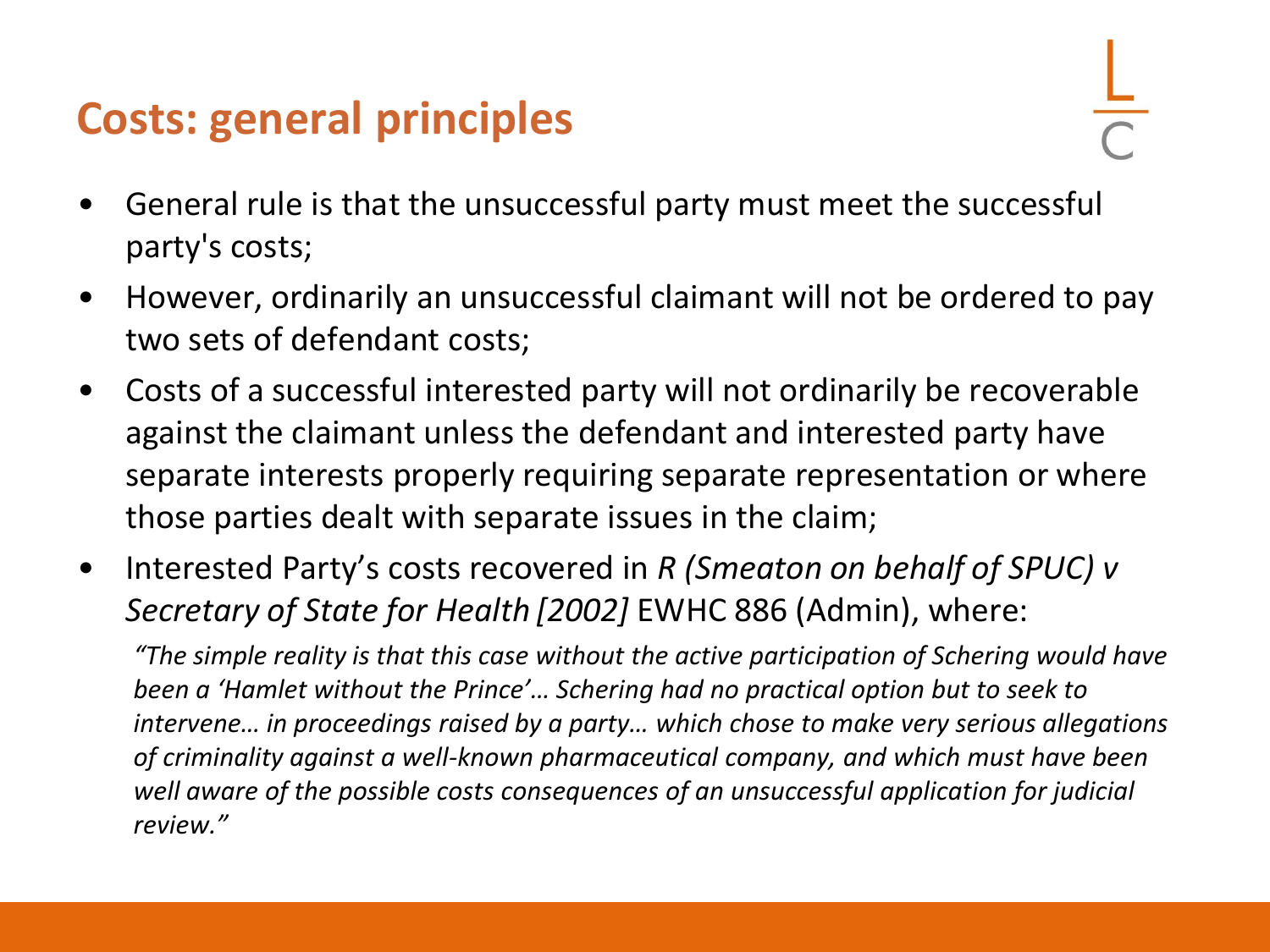### **Costs at the permission stage**

- Where a claim is refused permission, the Defendant is ordinarily entitled to the costs of preparing the AoS and summary grounds;
- Where is refused permission on the papers and renews to an oral hearing, PD 54 paragraphs 8.5-8.6 provide that:
	- **8.5** Neither the defendant nor any other interested party need attend a hearing on the question of permission unless the court directs otherwise.
	- **8.6** Where the defendant or any party does attend a hearing, the court will not generally make an order for costs against the claimant.
- Cost situation may be different in cases of non-compliance with the pre-action protocol.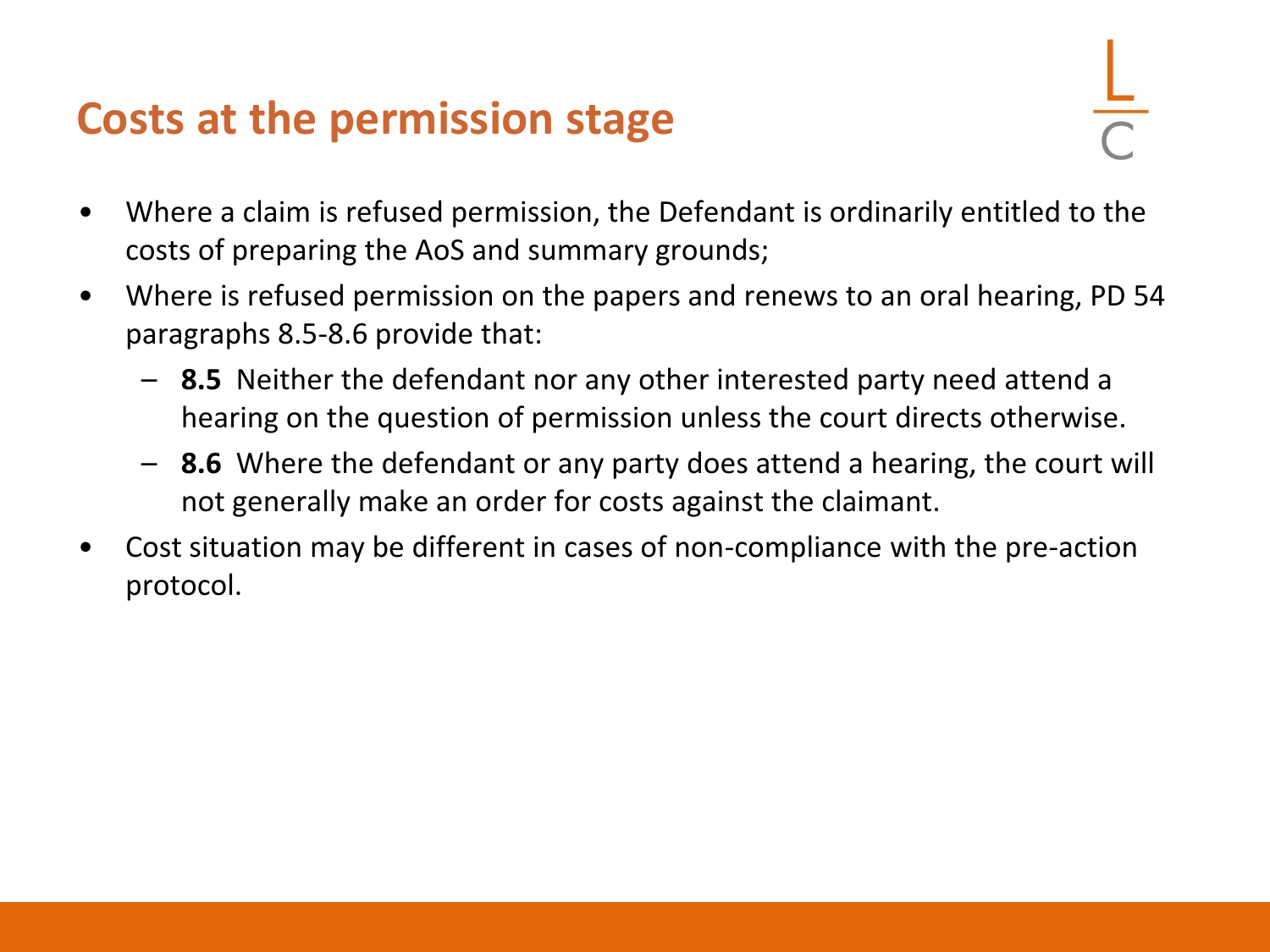### **Costs: special situations**

- From 13 April 2015 (subject to transitional provisions) the position for interveners has been altered by s89 of the Criminal Justice and Courts Act 2015;
- s89(3) and (4) provide that intervening parties may not, save in exceptional circumstances, recover their costs from the parties to those proceedings;
- s89(5) and (6) provide for circumstances where the intervening party will be required to pay the costs of a claimant/defendant. Court must order intervener to pay the costs *"incurred by the relevant party as a result of the intervener's involvement in that stage of the proceedings"* where:

(a) the intervener has acted, in substance, as the sole or principal applicant, defendant, appellant or respondent;

(b) the intervener's evidence and representations, taken as a whole, have not been of significant assistance to the court;

(c) a significant part of the intervener's evidence and representations relates to matters that it is not necessary for the court to consider in order to resolve the issues that are the subject of the stage in the proceedings;

(d) the intervener has behaved unreasonably.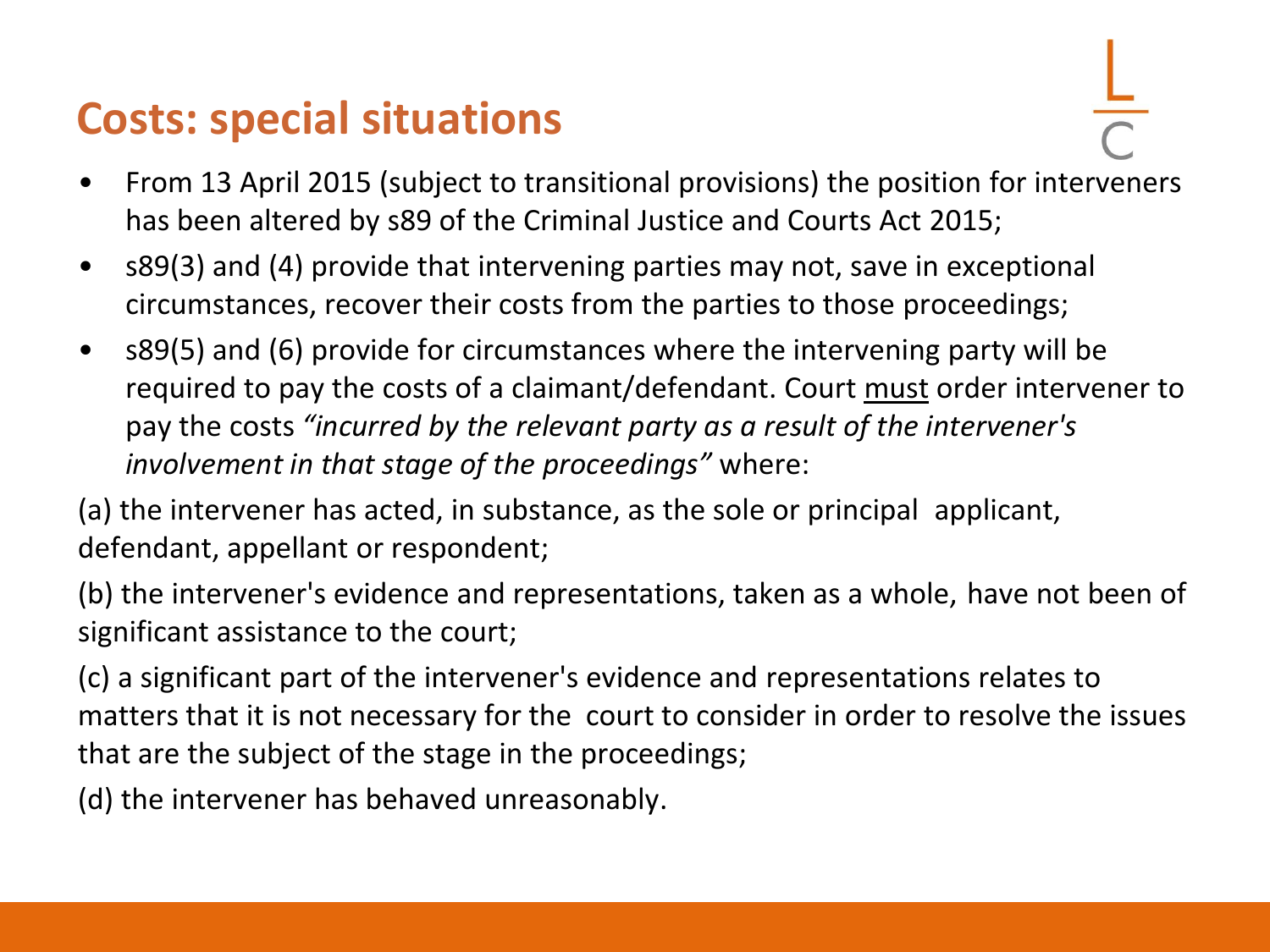## **Costs: legally aided claimants**

- Special rules apply for cost orders against and legally aided claimants;
- Currently contained within s26 of the Legal Aid, Sentencing and Punishment of Offenders Act 2012 ("LAPSO")
- Principle is that cost orders against legally aided individuals must not exceed the amount (if any) which it is reasonable for the individual to pay having regard to all the circumstances;
- Further provision as to the assessment of costs and the amount it is reasonable for a legally aided claimant to pay is made in regulations 15 and 16 of the Civil Legal Aid (Costs) Regulations 2013;
- Example wording is provided in the pack of materials.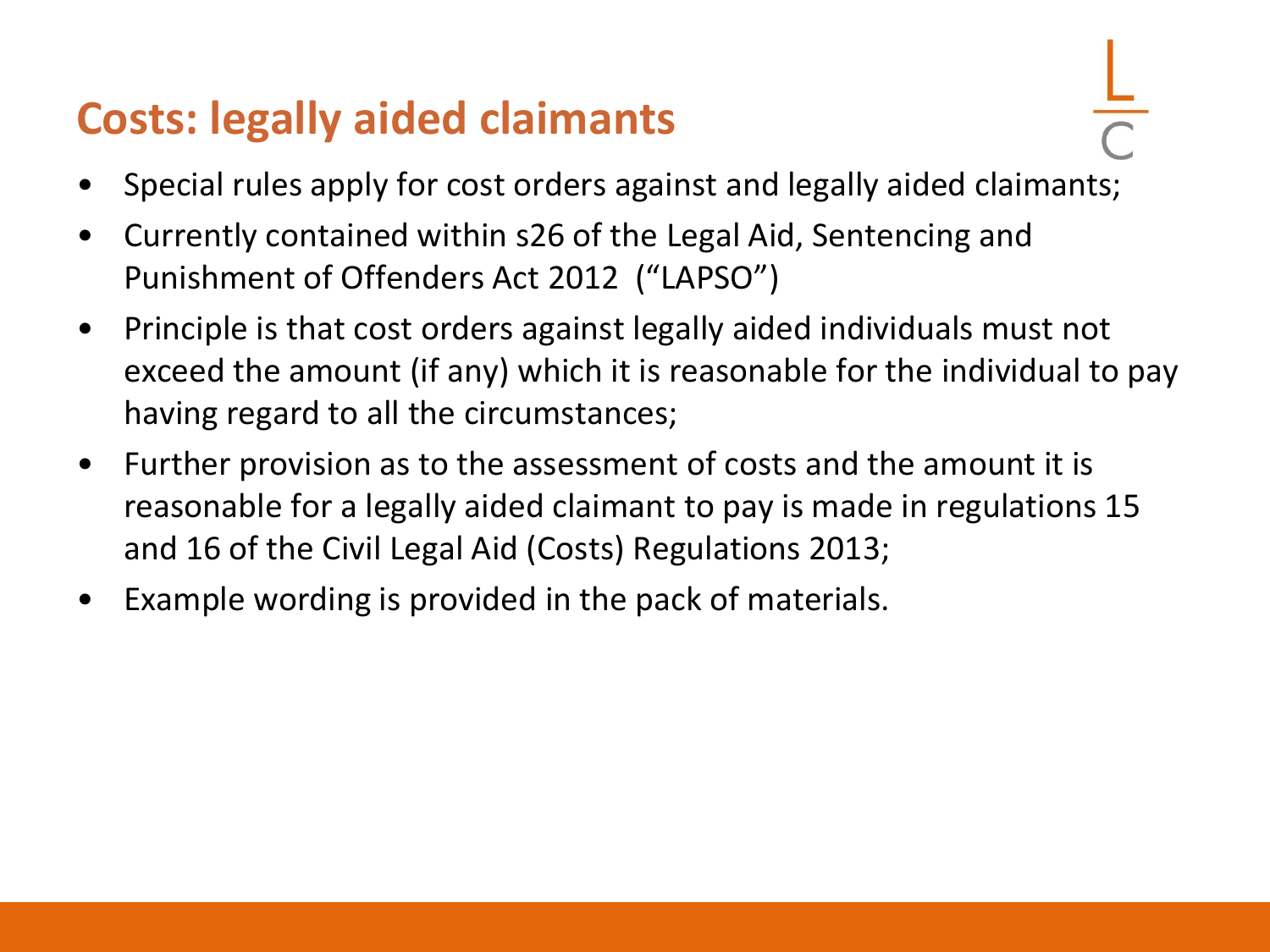#### **Settlement**

- Claims can be settled by consent between the parties at any time prior to the substantive hearing;
- If a consent order is agreed, the claimant should file the agreed order, signed by all the parties, at court together with copies;
- Note that there is a fee to be paid (currently £50);
- Applications for fee remissions can be made using Form EX 160.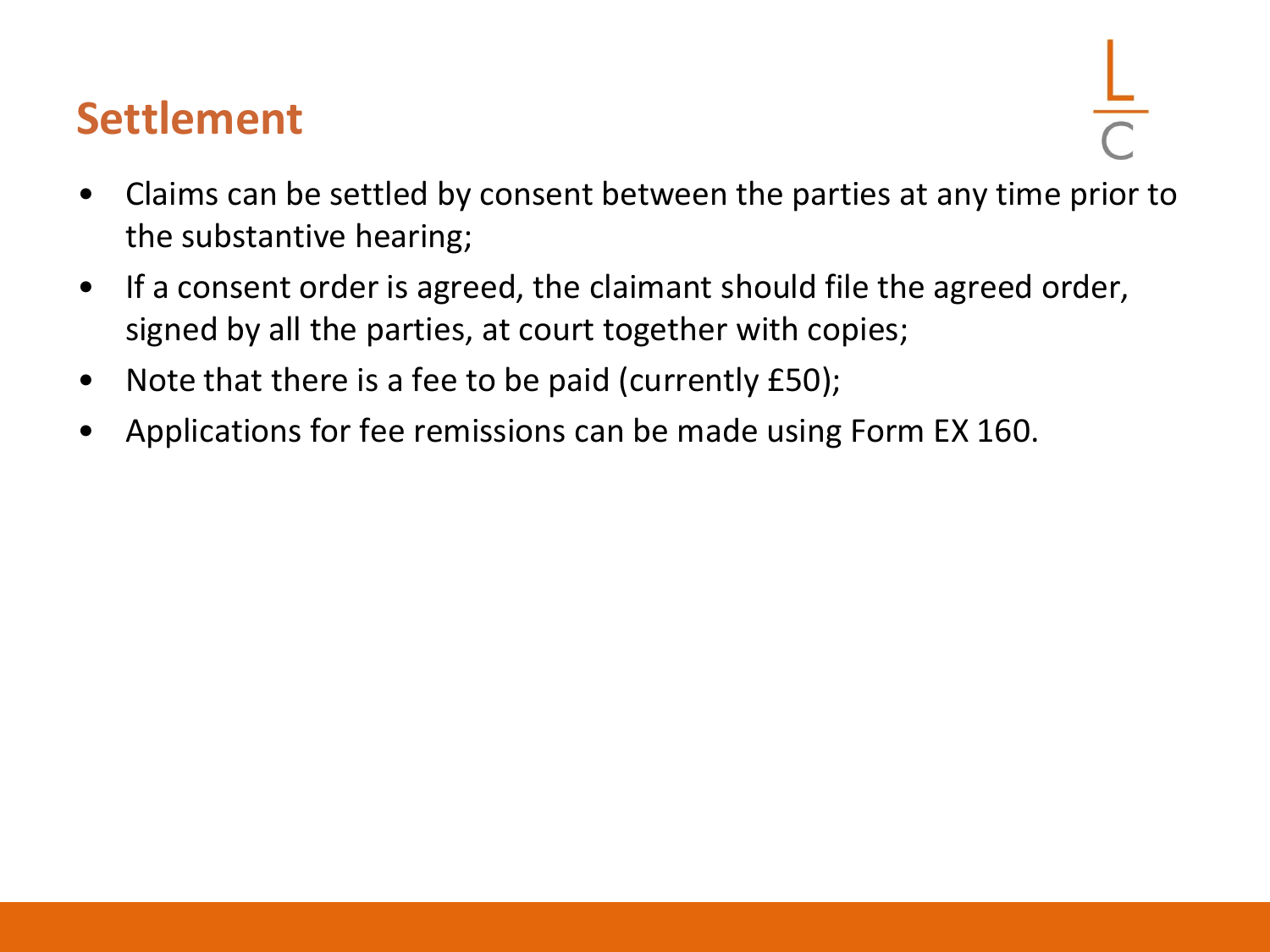#### **Consent orders: terms**

- If a mandatory order of the court is required to give effect to the agreed settlement terms (other than costs), the draft order should be accompanied by a short statement of reasons justifying the terms of proposed order;
- Not necessary where the consent order simply provides for the withdrawal of the claim and the payment/assessment of costs;
- If the court is not satisfied with the terms of the order, the court will give directions and may direct that a hearing date be set for the matter to be cosidered further.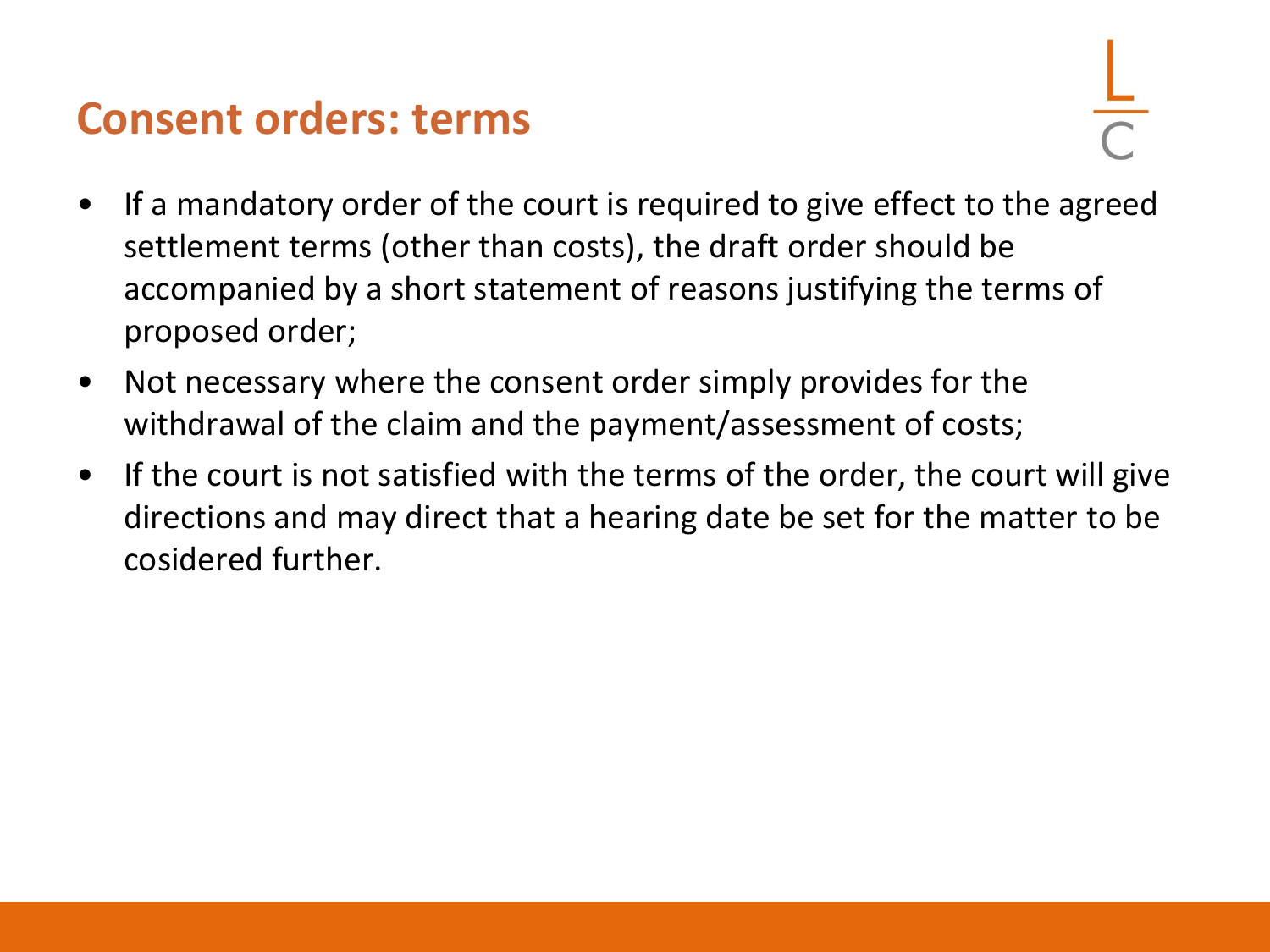### **Consent orders: costs**

- Common situation where parties can agree over the disposal of the claim (for example that a new decision should be made), but not about costs;
- Situation dealt with in Administrative Court Guidance of December 2013 (see pack of materials);
- In summary:
	- Sets out a procedure where the consent order should provide for any party seeking its costs to file and serve written submissions (of no more than 2 sides of A4) within 14 days of the court approving the consent order;
	- Submissions must confirm that the parties have sought to negotiate an agreed position on costs;
	- Set out the compliance (or otherwise) with the pre-action protocol;
	- Identify the areas of dispute;
	- Set out the party's position by reference to the principles in *M v Croydon*;
	- The other party then has 14 days to file and serve submissions in reply;
	- Party seeking its costs then has 7 days to file and serve any reply.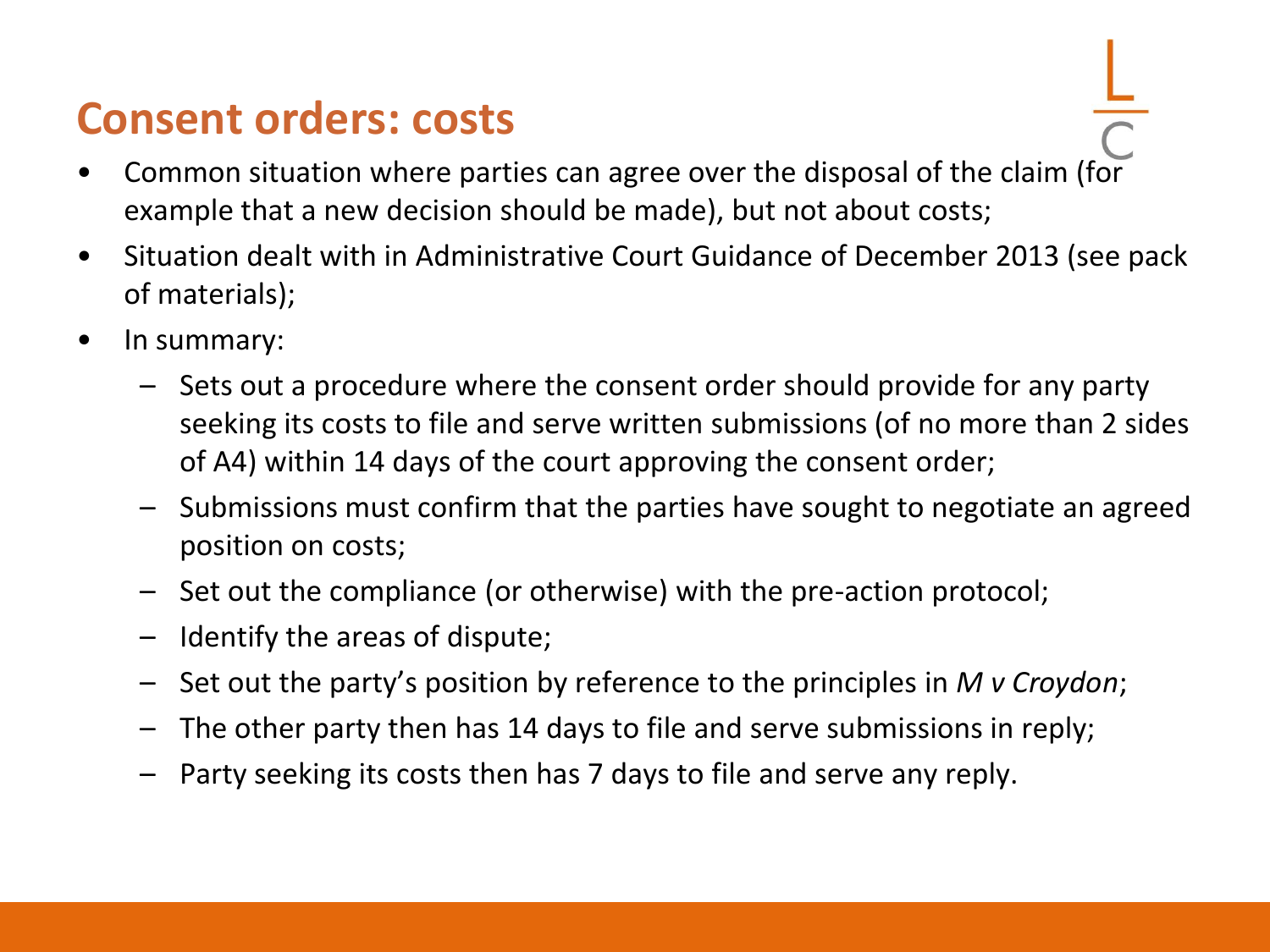## **Who won? The principles in** *M v Croydon*

- Court of Appeal considered the various classes of settled cases and the costs orders which should follow:
- Case (i): where a claimant obtains all the relief which he seeks he is *"undoubtedly the successful party, who is entitled to all his costs, unless there is a good reason to the contrary";*
- 'Good reasons' might include the claimant having failed to comply with the pre-action protocol (thereby denying the defendant the opportunity to concede pre-issue);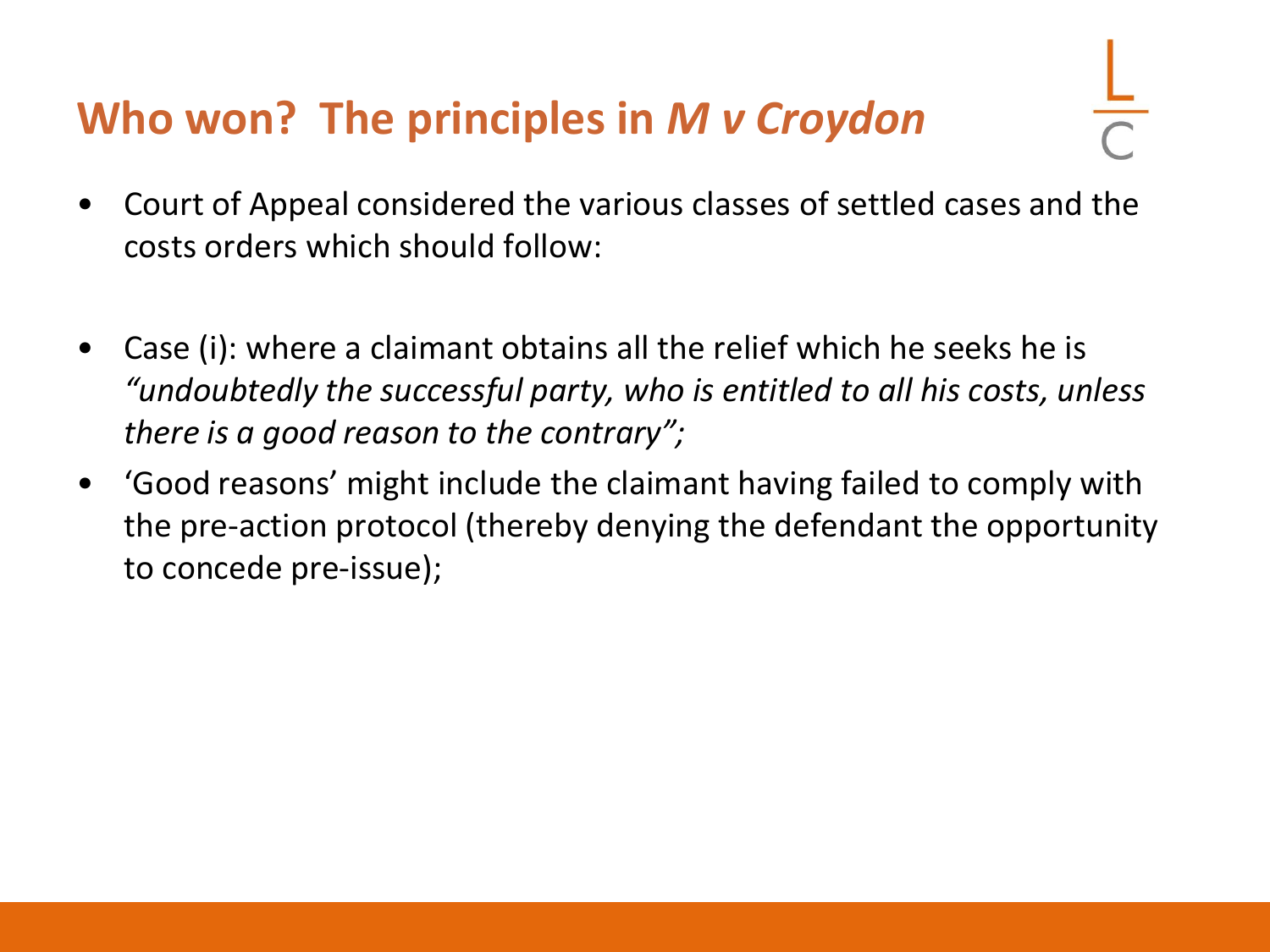## *M v Croydon (cont.)*

- Case (ii): where the claimant obtains only some of the relief which he is seeking the position on costs is more nuanced and there may be an argument as to which party was more 'successful';
- Determining who was successful requires court to consider:
	- how reasonable the claimant was in pursuing the unsuccessful claim;
	- how important it was compared with the successful claim;
	- how much the costs were increased as a result of the claimant pursuing the unsuccessful claim.
	- *"where the parties have settled the claimant's substantive claims on the basis that he succeeds in part, but only in part, there is often much to be said for concluding that there is no order for costs."*
	- However, *"much would depend on the particular facts."*